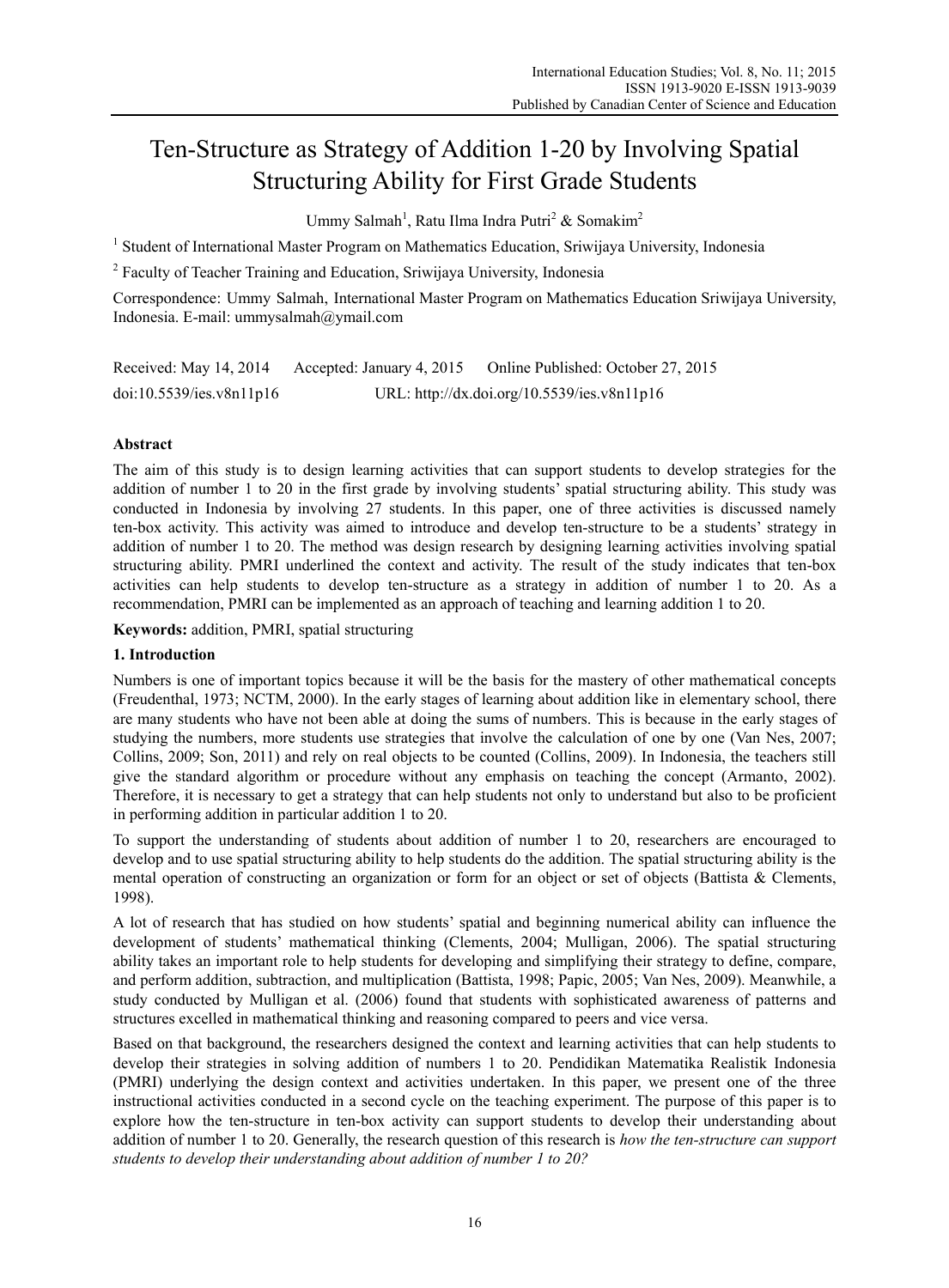# *1.1 Spatial Structuring Ability*

The spatial structuring ability is the mental operation of constructing an organization or form for an object or set of objects (Battista et al., 1998). The spatial structure that subsequently arises can help the student recognize (part of) the quantity and consequently abbreviate the counting procedure (Van Nes, 2009). Battista and Clements suggest that spatial structuring is the essential mental process underlying students' quantitative dealings with spatial situations (Battista et al., 1998). Spatial structure is considered to contribute to insight into important mathematical procedures and concepts such as patterning, algebra, and the recognition of geometric shapes and figures (Carraher, 2006; Clements & Sarama, 2007; Mulligan, Mitchelmore, & Prescott, 2006; Papic & Mulligan, 2007).

Research by Mulligan et al. (2006) found that students with sophisticated awareness of patterns and structures excelled in mathematics thinking and reasoning compared to their peers and vice versa. In this case, we can say that the students can understand more than to count the sum.

The research conducted by Revina described that students' spatial structuring abilities provide the necessary input and organization for the numerical procedures that the students use to calculate an array of cubes. Using spatial structuring strategy allows students to determine the number of cubes in term of layers and then multiple or skip-calculate to obtain the total number of cubic units (Revina, 2011).

Learning by mathematical structures and pattern could stimulate students' learning and understanding of mathematical procedures and concepts. This coincides with Battista views about how students must learn to construct a meaningful structure and that students could improve their own use of structure if they recognize errors in their counting as the result of inadequate spatial structuring (Van Nes, 2009). Spatial structuring ability should be foster as a key factor in the development of number sense, particularly regarding insight into numerical relations (Van Nes, 2007).

## *1.2 Addition of Numbers 1 to 20*

According to Freudenthal (1991) in his other book, he states that counting is the first student's verbal mathematics. Counting plays a very important role to develop in student's number sense students earlier. It is important especially ad a basic foundation of counting ability (Van den Heuvel-Panhuizen, 2008). Structuring in learning numbers which is consist of addition and subtraction are more precedence because if students have structuring number ability, the operational ability in calculation will they get by themselves.

Counting one by one is a basic strategy of students in solving addition problems (Nursyahidah, 2013). In the early counting phase, students will count the number of things one by one. In addition numbers 1 to 20, strategy which student uses can be different to the other students. There are some strategies that usually students use in addition number 1 to 20 (Thompson, 1999). Some of them are (1) counting on from first number, (2) counting on from larger, (3) double (near-double system, (4) using fives, and (5) bridging through ten.

*Counting on from first number* recognized as being the first strategy that children learn after counting all (Thompson, 1999). By using this strategy, students do not use counting-all-strategy, but they will count from the first number. Furthermore, in counting on from larger students will use strategy as same as counting on from the first number. However, students begin with the larger number. This strategy becomes a more useful and labour-saving procedure when the difference between the numbers being added is larger (Thomson, 1999).

Meanwhile, double strategy may help students to count by remind the addition for the same number. For instance,  $2 + 7$  means students add 2 and 7 as same as repeated addition  $2 + 2 + 2 + 1$ , so  $2 + 7 = 2 + 2 + 2 + 2 + 1 = 9$ . Using-five-strategy and bridging-through-ten-strategy are strategies that need more critical thinking. Because in this step, students are required to be able to group numbers becomes group of five or ten and count the rest.

# *1.3 Pendidikan Matematika Realistik Indonesia (PMRI) Approach*

Pendidikan Matematika Realistik Indonesia (PMRI) is an adaptation of the Realistic Mathematics Education (RME) approach (Putri, 2011). The RME has been developed in the Netherlands since the early 1970's. This approach emphasizes increasing pupils' understanding and motivation in mathematics (Zulkardi, 2002). Realistic Mathematics Education (RME) is determined by the view of Freudenthal about mathematics. Two his important views are "*Mathematics must be connected to reality and mathematics as human activity"*. Firstly, mathematics should be close to the students and relevant to their reality. Secondly, Freudenthal (1991) emphasizes that mathematics is as human activity, so that students must be given opportunity to do activities in every topic in mathematics.

As the basis of this research, RME approach is defined elaborately through five tenets by Treffers (Bakker,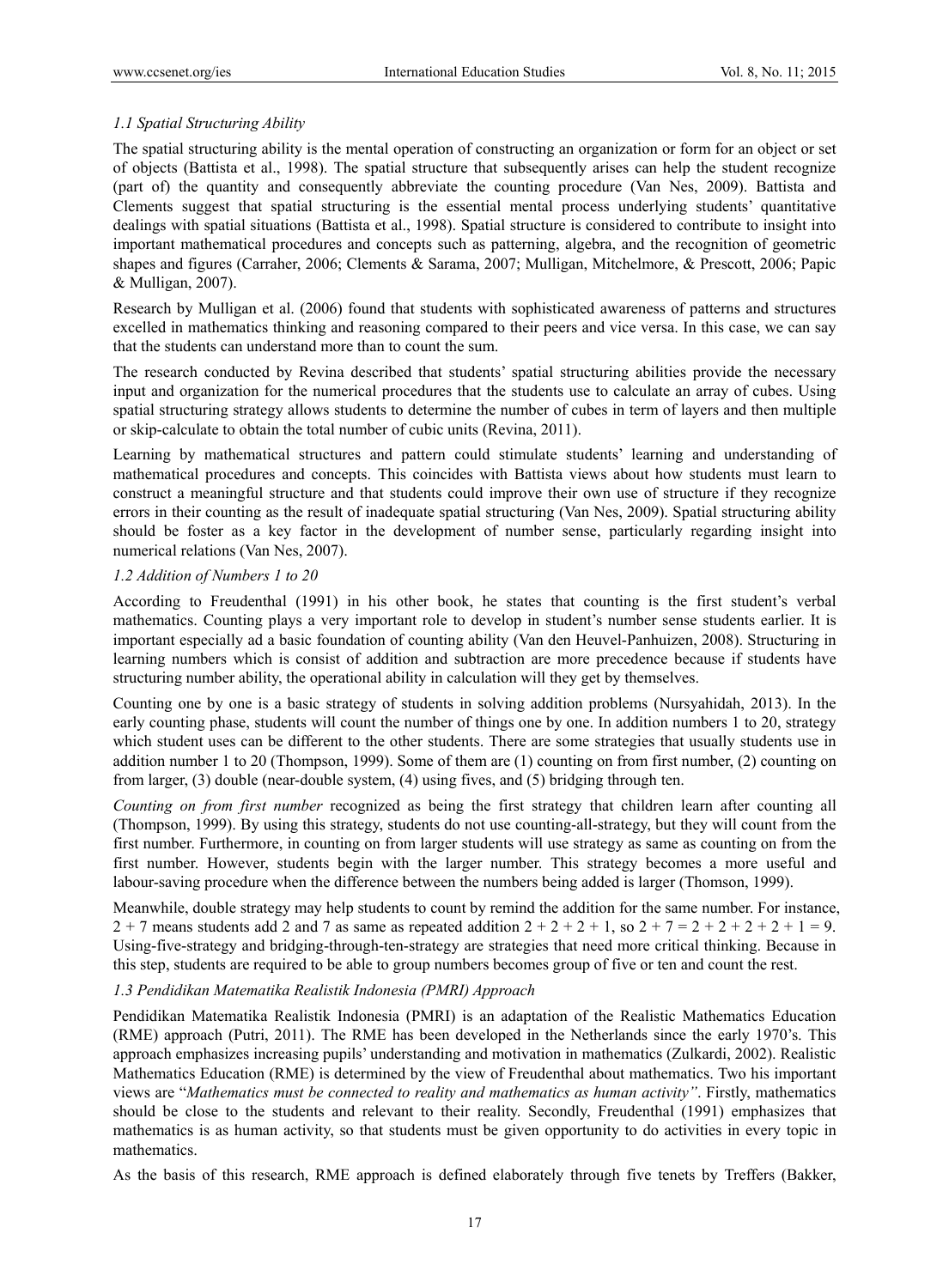2004).

1) Phenomenological Exploration or the Use of Contexts

In RME, the starting point of mathematics instruction should be experientially real to the student, allowing them to become immediately engaged in the contextual situation (Zulkardi, 2002). Students are introduced to concepts and abstractions through concrete things and it is started from the experiences of students as well as derived from their environment.

Contextual problem as a topic of preliminary learning should be simple problems from students' daily activities. In the first activity, students were introduced with the five-structure and double-structure using the context of arranging balls in the box. In the second activity, the context of arrange the ball in the box of tens was used to discover and use the structure of tens as one strategy in addition.

## 2) The Use of the Models or Bridging by Vertical Instruments

The terms of model relates to the situation model and mathematical model developed by students, themselves (*self developed models*) (Zulkardi, 2002). Its role is the bridge for students from real situation to the abstract situation or from informal mathematics to formal mathematics. It means that students make their own model in solving problem. First is the kind of situation close to the students' real world. Generalization and formalization of those models will turn to *model of* problem. Through mathematical reasoning, *model of* will be *model for* of the same problem. Eventually, it will be the model of formal mathematics. There are four levels of models in RME namely the situational level, referential level, general level, and formal level (Gravemeijer, 1994).

3) The Use of the Students own Productions and Constructions

Students should be asked to create things (Zulkardi, 2002). The ideas of students need to get noticed and appreciated in order to exchange idea in the learning process. Students produce and construct their idea, so that learning process will be constructive and productive. Students' ideas are communicated to other students and teacher so that mathematics learning appears from either individual activity or group activity. Both on the first activity and the second activity, the students were involved actively to state the way which they choose to solve addition problems.

4) The Interactive Character of the Teaching Process or Interactivity

In learning mathematics, good interaction has appeared among students concerning the result of student thinking. The teacher facilitates students in discussion interactively. So, the interaction among students, students and teacher, and students and learning tools is an important thing.

5) The Intertwinning of Various Learning Stands

The addition of number 1 to 20 could be taught by associating with students' spatial structuring ability. Teaching addition by involving spatial structuring ability can help students to find the strategy in order to make addition 1 to 20 more easily. Spatial structure can be use in learning addition such as finger patterns, five-structure, double-structure, and the ten-structure (Van Nes, 2007).

#### *1.4 The Ten-Box Activity in Developing Ten-Structure as a Strategy in Addition 1 to 20*

The ten-box activity was the third activity in this study. In this activity, students were asked to solve the addition problem represented in the third worksheet. Students have to find the total number of balls in two groups of balls without counting the balls one by one. To help students find the number of balls, teacher provided a ten-box which is consist of two lines and ten holes in every line. By arranging the balls in the box, they could find another way to find the number of balls.

Students expected to find the ten-structure when they arranging the balls in the box and use this structure to be a strategy in solving addition problem of number 1 to 20. Students' understanding about part-whole relationship by tens can bring up the strategy in solving addition problem by using structure (Faridah, 2013). A deeper experience about part-whole relationship also emphasizes on knowledge from all combination of ten and the next strategy is to make a ten-addition (Fosnot & Dolk, 2001).

## **2. Method**

#### *2.1 Participant*

The research subjects in the teaching experiment are 27 first grade students of public school in Palembang, Indonesia, namely SD Negeri 179 Palembang. This school has been involved in PMRI Project since 2007. The students were about 6-7 years old and they had known some spatial structure in kindergarten and in the early of first grade in semester 1. There were 6 students involved in the first cycle and 21 students involved in the second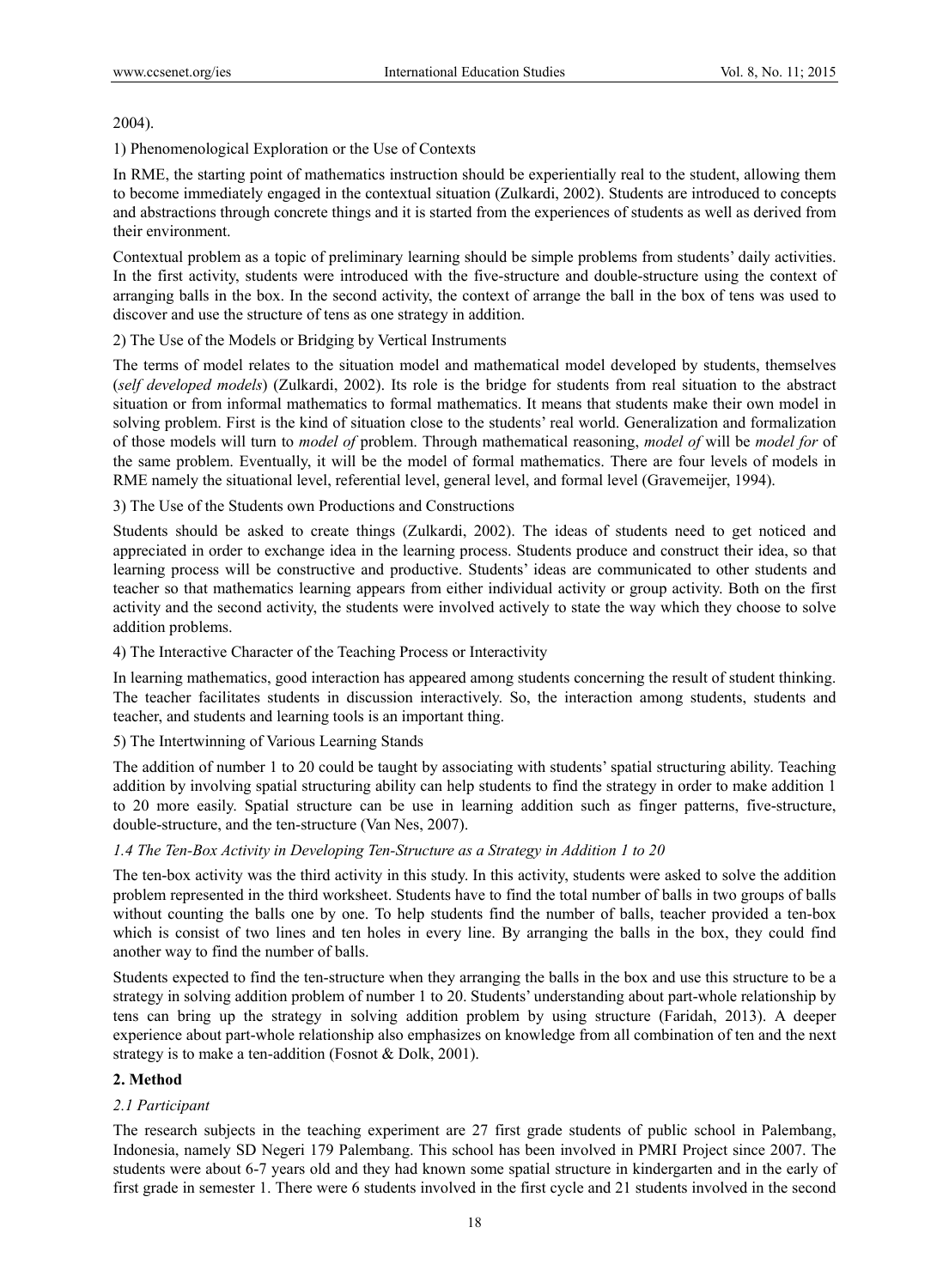cycle. The six students were selected based on their capability levels. The 21 students did the activities in pairs in the second cycle.

## *2.2 Research Design*

This research method is a design research as an appropriate method to answer a research question. The focus of this research is developing *Local Instruction Theory* (LIT), cooperation between teacher and researcher to improve the quality of learning (Gravemeijer & Eerde, 2009).

Design research encompasses three phases: developing a preliminary design, conducting the teaching experiment, and carrying out the retrospective analysis (Gravemeijer, 2004). In the preliminary design, we study some literatures about addition 1 - 20, spatial structuring ability, the Pendidikan Matematika Realistik Indonesia (PMRI) approach, and analysis of addition 1 to 20 in Curriculum 2013. Learning trajectory and Hypothetical Learning Trajectory (HLT) were designed. HLT describes learning goals, learning activity, and media to support learning process. The sequence of learning activities is conjecture as guidance to anticipate students' strategy and thinking appeared and developed in the learning activities from informal level to formal level. The conjecture of student thinking is dynamic with the result that can be adjusted to the act of learning and revised during teaching experiment.

In the second step namely teaching experiment, the learning design from preliminary design is tested to explore and to know students' strategies in learning addition of numbers 1 to 20. There are two stages, pilot experiment and teaching experiment. Pilot experiment is as the first cycle. HLT was tested to 6 students who did not come from teaching experiment class. It conducted to improve the quality of HLT which can be used in actual teaching process as the second cycle. Those six selected students were chosen by teacher who knew their abilities. They consisted of low, medium and high ability students.

In this study, there are three instructional activities which were implemented in the second cycle to develop students' strategies in addition of number 1 to 20. However, in this paper, we only discuss and focus on one of those three instructional activities, namely Ten-Box Activity. In this activity, students were asked to count balls in worksheet. There are two kinds of balls, red balls and blue balls. To bridging students into ten-structure, teacher and researcher provided the ten-box in worksheet.

Figure 1. The ten-box

There were three problems on this activity. All of these problems were implemented in one meeting. The first problem was to determine the number of red and blue balls provided in the worksheet. In this problem, the activity began with contextual problem in order to make students interesting in following the learning activity. They have to find the number of balls by arranging the balls in the box. Teacher asked them to find easier arrangement that they can arrange so they will be easier to find the number of balls. From this problem, we hope students could understand and find that they can use another way, ten-structure, to find the number of balls by involving spatial structure.

After finding that ten-structure could they use to find the number of balls, students continued their activity by determining the number of unstructured balls in the boxes. The purpose of this activity is to explore students understanding of ten-structure and apply ten-structure to find the number of unstructured objects. In the worksheet, there were 2 groups of unstructured balls. Students have to find the number of balls in the boxes without counting one by one. They could apply some structure as a strategy to answer this problem.

In the last problem, students were asked to solve some problems of addition of number 1 to 20. In this problem, students not only determined the number of objects but also write down their strategies to solve that problem. Students were expected to be able to use the strategies which they have learned in the previous activities. Students did all this problems in 70 minutes.

Data was collected by interviewing the teacher and some students, observing the students' activities, taking some pictures and videos, and using field notes. In the first cycle, researcher was interviewed the teacher to find some information about the students' condition, materials, and teacher's statements about our HLT. Moreover, the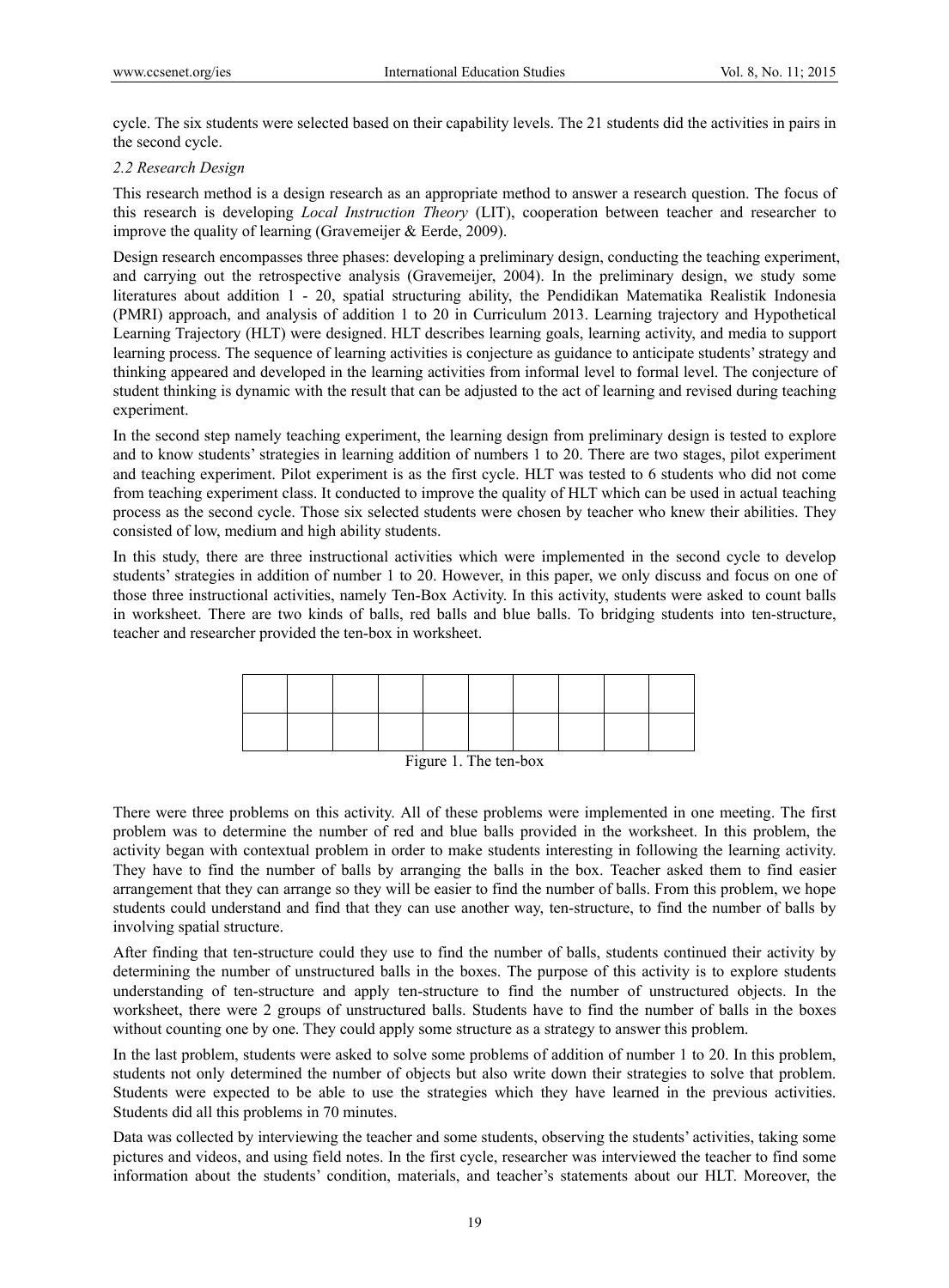students were interviewed to know the strategies that they always use to solve addition problem. In the second cycle, did the same interview to the teacher and six selected students who have different level of knowledge. Observation was conducted to the research subject in teaching experiment phase. Data from observation were collected by using observation sheets and field notes. In the beginning of the first and the second cycle, researcher gave pre-test for students before doing the interview. To support the data collection, some pictures and videos were taken during the activities either for focused-group or whole classroom. After teaching experiment, all data collected during learning process were analyzed.

### **3. Results**

The findings of this study are (1) Ten-box can help students to find and explore ten-structure in determining the number of structured and unstructured objects; (2) Ten-structured is one of the spatial structure that can students use as a strategy to solve problem in addition of number 1 to 20; (3) spatial structure plays an essential role in bridging students to arrange structures and patterns that is useful for students in solving numerical problem especially addition of number 1 to 20.

Through a series of activities carried out in the first and the second activities, it appears that spatial structure can help students to develop their counting ability and addition strategies. Although students assisted with arranging ball in the box to build those structures, it appears that students can classify objects without being influenced by the box arrangement

In the first problem, students have been asked to find the number of red balls. Students explored by pasting and drawing red balls and blue balls into the box to determine the amount. In the beginning of the activity, students arranged and count the total number of 8 red balls and 9 red balls. Students used their own strategies that they usually do to solve addition problem by using their finger pattern. Some students did not aware that ten-box can help them to find the total number of red balls. Therefore, teacher repeated her explanation about what students have to be done. There was no problem when students arranged the balls on the boxes because they count the same color balls. Most of students put 10 balls on the first row of box and the rest in the second row. In this way, they could find that they can change the form of addition of  $8 + 9$  becomes  $10 + 7$ . Because they put 10 red balls in the first row and 7 red balls in the second row. The problem appeared when there was one group that made that arrangement but looked confused to find the rest of balls that they can put on the second row. The following conversation shows that problem.

> Teacher : How many balls in the second row? Students: Nine Teacher : Hm? How many balls do you put on the first row? Students: Ten Teacher : Ten, so how many the will you put on the second row? Students: (*looked confused*) Teacher : How many the red balls all over? Students: Twenty (Her answer was wrong) Teacher : Hm? How many 8 red balls and 9 red balls? Students : Seventeen Teacher : On the first row? Students: Ten Teacher : Ten. So on the second row? Students: It is... (*think hard*) Teacher : How many do you still need? Students: Seven Teacher : So, in the second row, you need? Students: Seven.

From this conversation, we can find information that ten-box can help students to rearrange the addition form of 8 + 9. Although students looked confused to find the rest of the red balls in the second row, they still could find that  $8 + 9$  has result as same as  $10 + 7$ .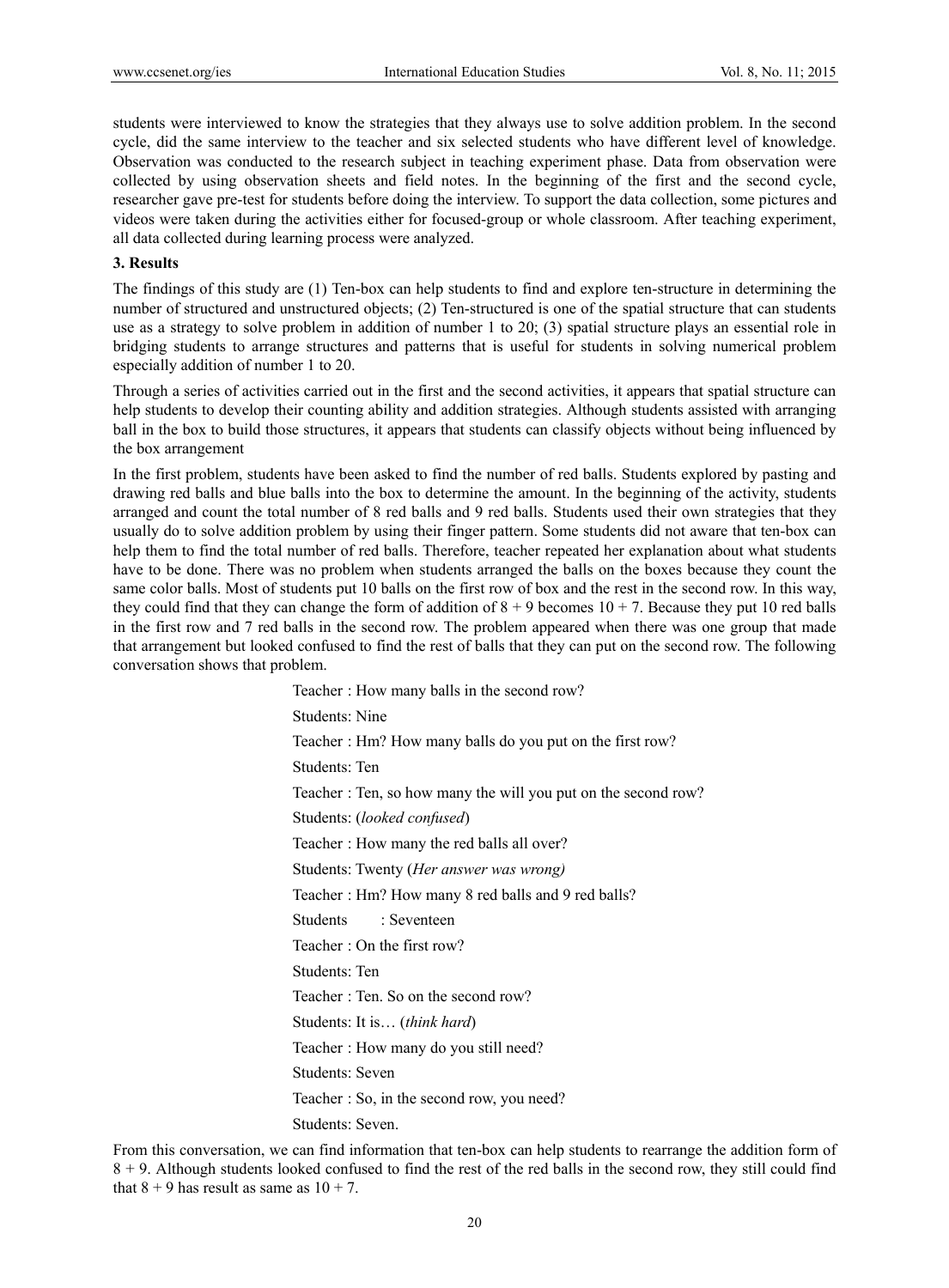In the next activity, students arranged balls which have different color. They counted how many 9 blue balls and 2 red balls in a total. Some students can find the arrangement which what teacher expected by putting 9 blue balls and 1 red balls in the first row. The rest of red balls, one, they put in the second row. So they can find  $9 + 2$ is equal to  $10 + 1$ . They understood that they can find another form of addition  $9 + 2$ . Addition  $10 + 1$  is an easier form to count. The following figure is the student's arrangement.



Figure 2. Student's arrangement in second problem

The difficulties that student faced in this activity was that students tend to be affected with the color of the balls. They still put the red balls and the blue balls into different row of box. For instance, in order to find the total number of 9 blue balls and 2 red balls, they put blue balls in the first row of box and 2 red balls in the second rows. Furthermore, they did not use the structure of ten-box to find a better strategy (ten-structure). Students prefer to use their own strategy by counting with finger pattern or counting one by one. Not only using finger pattern, but also students use the strategy that their teacher always uses namely *counting on from the first number* or *counting from the large number*. The following picture shows the students mistakes in arranging the balls in ten-box.

Figure 3. Students' mistake in arranging the balls in the ten-box

In determining the number of unstructured balls in the box, some of students used ten-structure by encircling and grouping ten balls into one group and add it with the rest. Some strategies students used to find those ten balls. There were students applying double-structure which they learned in the previous activity. However, the other students sometimes counted one by one to find the ten balls. The Figure below showed student's strategies to count the unstructured balls.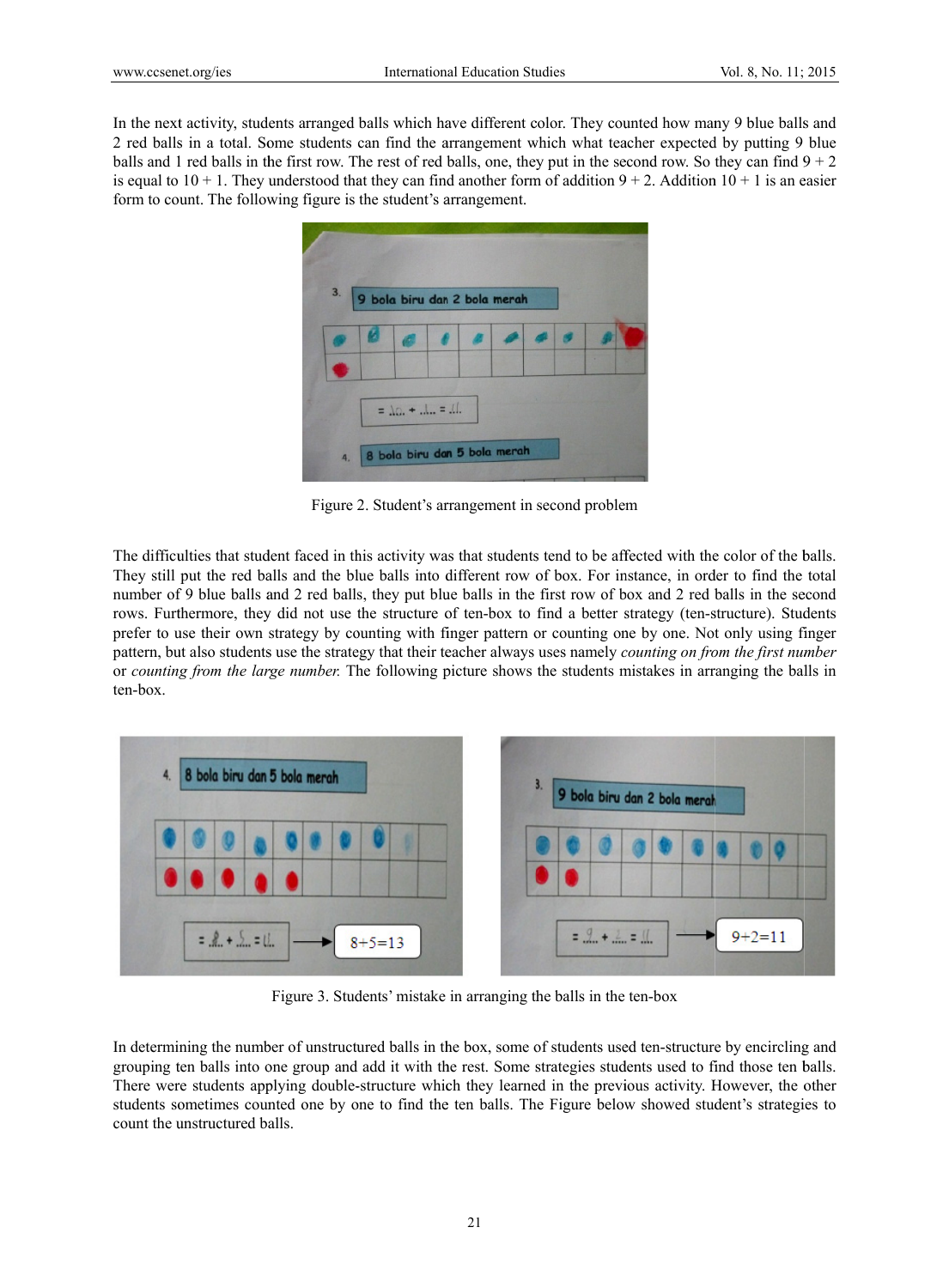

Figure 4. Student counted unstructured balls

From this activity, we can find that students were able to apply some structures to find another structure. Like what student did in the Figure 4 where student used double-structure and five-structure to make ten-structure to facilitate them in counting the number of unstructured balls. In the previous activities, students have explored their knowledge about five-structure and double structure in different activities. These structures are able to help them to find ten-structure rather than using counting one by one. The first way that students did was to make a double-structure of objects, for example grouping the objects into three and encircling them to separate them with other objects. Then, if ten objects were enough, they combined some groups of three objects, so they can find another group which consists of ten objects. Thus, they just added ten objects and the rest. From this information, we can find that students have knowledge to connect some structures in developing better strategies in counting the number of objects.

The other arrangement in the second problem was determining the sum of 9 blue balls and 6 red balls. Students classified blue balls and red balls in the form of structure of ten. However, they did not put ten balls in the first row and the rest in the second row, like in Figure 2. It also appeared strategy which connected with the structure of five and double structure.



Figure 5. The other arrangement of the structure of ten arranging by students

Figure 5. The other arrangement of the structure of ten arranging by students<br>In the last problem, students tried to solve some problems in addition number 1 to 20. In the worksheet, there were some problems that students have to solve and they also need to write down their strategies. Some strategies students used in this part. Most of them applied the ten-structure by represented the number by drawing some balls and rearranging them into group of ten. While doing those activities, the researcher tried to explore the student's reasons why they used the structure of ten as a strategy to solve the formal form of addition in student worksheet. The following is the conversation between the researcher and students.

> Researcher: Why can 7 plus 9 become 10 plus 6? Veni Researcher: Very easy? 7 plus 9 is change into 10 plus 6? Veni Researcher: Hm. Why become 10? Where does it come from? ia : Because they are also very easy.  $\cdot$  Yes.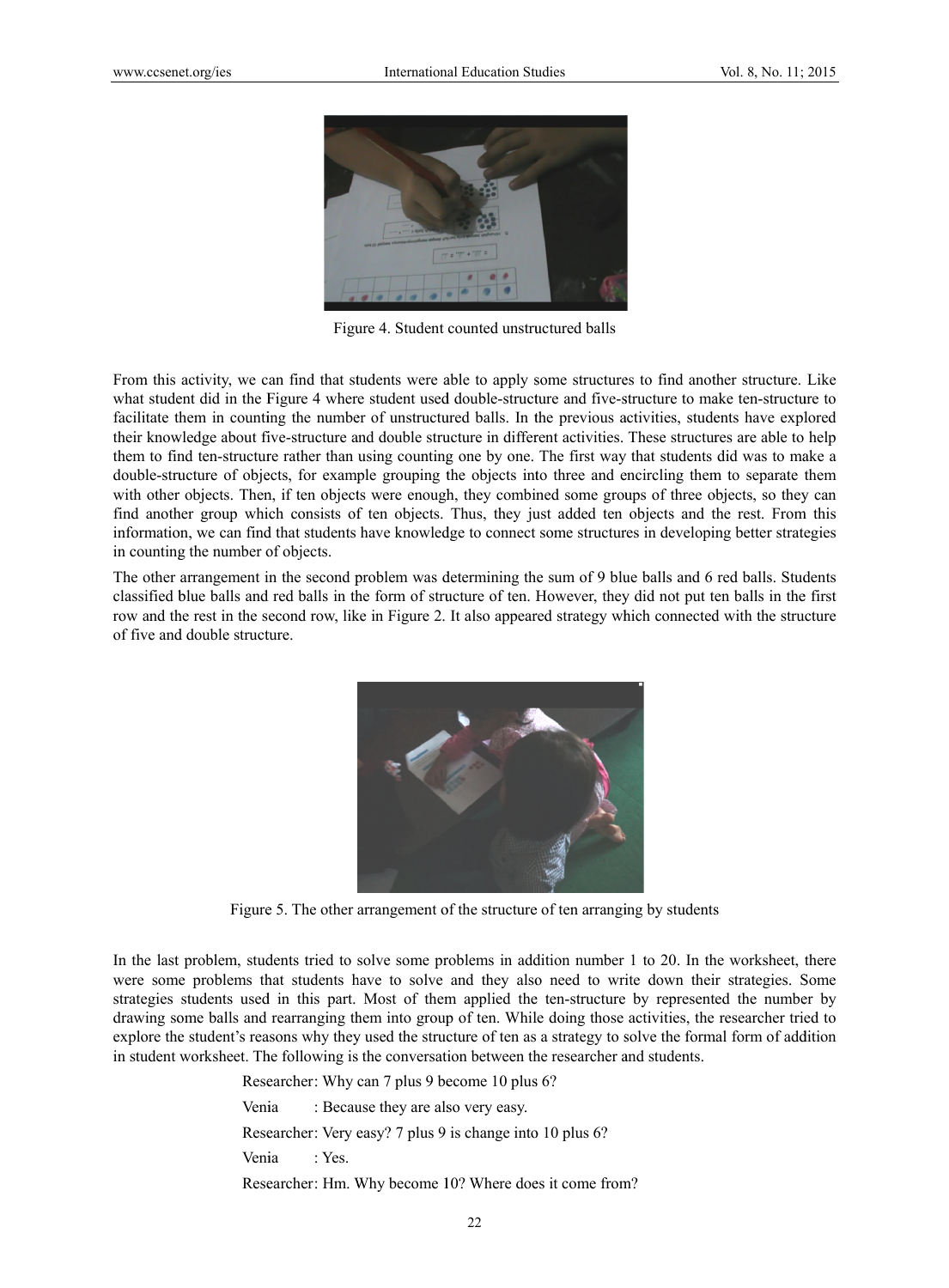| Venia | : Here (while pointing her worksheet). Because 10, plus 1, so it is ten             |
|-------|-------------------------------------------------------------------------------------|
|       | right? Because it is <i>expelled. Expelled 1</i> (while pointing 7 on the problem). |
|       | Researcher: <i>Expelled</i> where?                                                  |
| Venia | $\therefore$ Eh no, no. Do not.                                                     |
| Putri | : We save it                                                                        |
| Venia | : This 1 is moved here, so it will be 10. Then this one becomes 6.                  |
|       | So, 16                                                                              |

It appears above that the student, Venia, was able to express her reason why and from where the structure of ten she used. The student was able to bring it by using their own language. She used the term "expelled" and "moved" to explain that 10 in 10 plus 6 derived from 7 on the problem. By using terms "expelled" and "moved", she showed how she was able to arrange this structure of ten without using ball box. She could arrange their own structure in her mind that can help her find the answer. She does not need to rearrange the balls into ten-structure, but she can just remember the pattern how to make and change the addition pattern into ten-structure.

#### **4. Discussion**

The pretest and the interview provided information that most of students used one-by-one counting strategy to solve addition problems. Most of students used the strategy which teacher gave to them in the class. They counted by using finger pattern. The first number will be remembered then the second number will be added by the help of finger pattern. After doing Ten-box Activity, students are able to use and to choose the best structure to be their strategy in solving addition problems.

Based on the activities undertaken by students, it can be concluded that spatial structuring ability can help students to organize objects so that they can find easily the better strategy to count the objects. Students no longer use one-by-one counting, but organize objects by arranging structures that is easier to count. The use of arranging ball context in ten-box activity can help students to discover the ten-structure as strategies in addition number 1 to 20. In the beginning of this activity, students got some difficulties and did not aware that ten-box can help them to arrange ten-structure. Some of them still arrange the balls in the boxes by separate them by the color. So, in order to find the answer of the total number of objects, they still use their own strategies. But after solving some problems, student can understand and discover that ten-structure can help them to find another strategy in addition of number 1 to 20.

The use of ten-structure also students applied in determining the number of unstructured objects. In solving this problem, students could explore their knowledge and use some structures to find the number of unstructured objects. Students not only used ten-structured but also they combined some structures, for instance finger pattern, five-structure, and double structure to arrange ten structure. In this way, students were aware that to find the number of more objects, counting one by one was not effective. So they have to find another strategy to abbreviate their numerical procedures. By applying the structured that they have learned in the previous meeting, such as five-structure, and double structure, they can arrange ten-structure and find the answer easily.

The interesting thing that researcher and teacher found during this activity is that the students are very attractive and happy to explore the structure that they can use in abbreviating their numerical procedures especially in addition of number 1 to 20. However, students were not confident to share their idea bravely. Sometimes, teacher needs to give some question and provokes students to speak. In order to help students in sharing their ideas, teacher invited students to discuss their answer on the worksheet and gave opportunities to students in front of the class. During this discussion, teacher always gave motivation so students looked very enthusiastic to follow this activity. Many students raised their hands to get the opportunities to give and explain their answer in front of the class. But sometimes, teacher asked some students who look unconfident to answer the questions. In this activity, teacher played her role as a motivator and facilitator very well. She can handle the class and give the opportunities to students without differentiate the students. Moreover, most of opportunities are for unconfident students in order to build up their motivation to study mathematics.

As a recommendation, the RME approach can be a basis and an approach in teaching addition 1 to 20. However, learning addition in lower grade is still considered as the most difficult topic for some students. By designing an interactive learning, students will understand the concept and develop strategies in addition number 1 to 20 better. Those ways are applying the RME approach and involving spatial structuring ability of students. By linking the addition of number 1 to 20 with spatial structures, students are expected to develop their abilities in counting number 1 to 20 and not to be influenced to use one-by-one counting.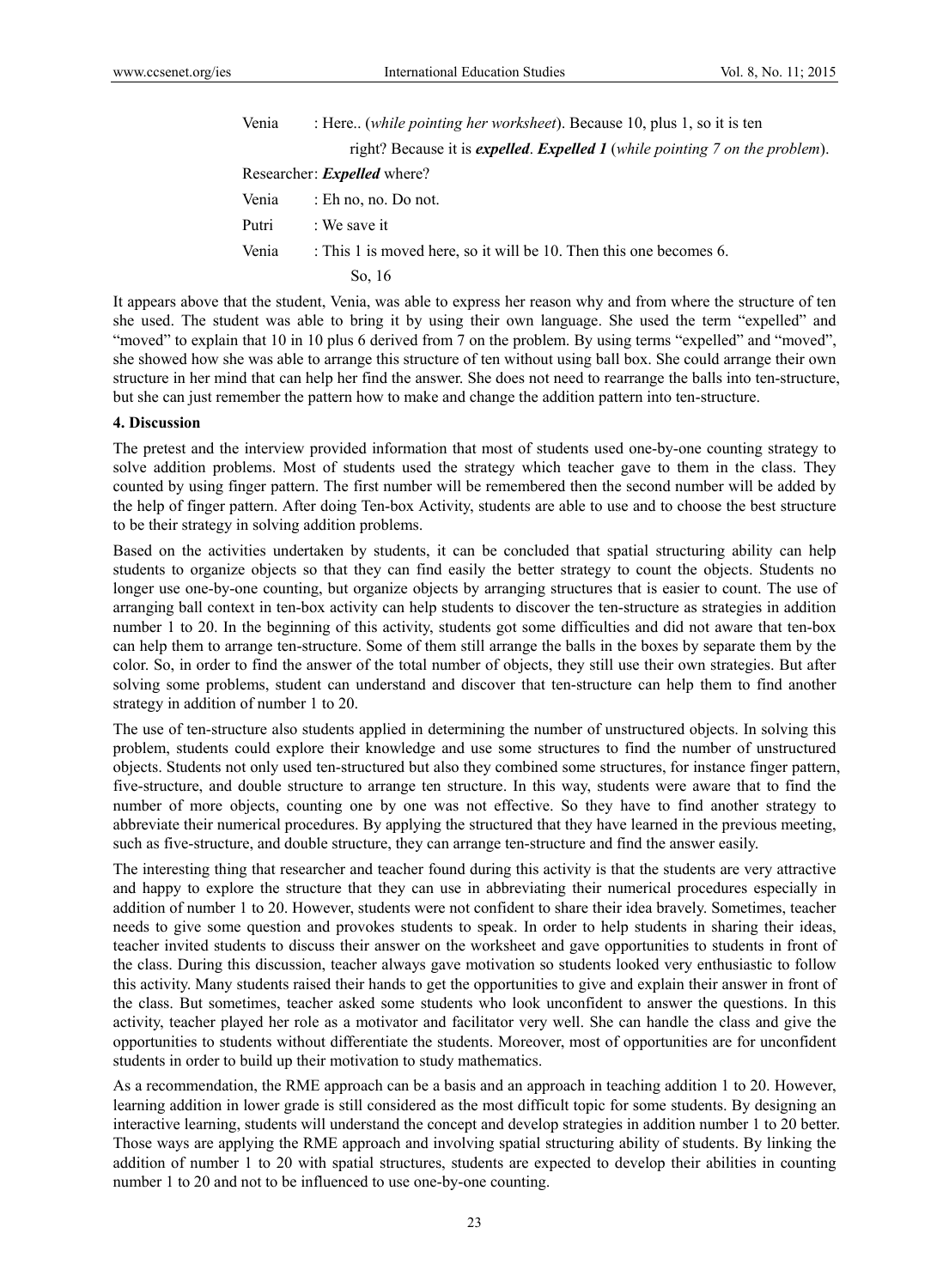#### **Acknowledgements**

The authors would like to express our gratitude to Ms. Siti Aisyah and her students for participating in this study. The activities were conducted within the IMPoME program and were funded by DIKTI, Indonesia.

### **References**

- Armanto, D. (2002). *Teaching multiplication and division realistically in Indonesian primary schools: A prototype of local instructional theory*. University of Twente.
- Bakker, A. (2004). *Design research in statistics education: On symbolizing and computer tools*. Amersfoort: Wilco Press.
- Battista, M. T., Clements, D. H., Arnoff, J., Battista, K., & Van Auken Borrow, C. (1998). Students' Spatial Structuring of 2D Arrays of Squares. *Journal for Research in Mathematics Education, 29*(5), 503-532. http://dx.doi.org/10.2307/749731
- Carraher, D. W., Schliemann, A. D., Brizuela, B. M., & Earnest, D. (2006). Arithmetic and algebra in early mathematics education. *Journal for Research in Mathematics education, 37*(2), 87-115.
- Clements, D. H. (2004). *Geometric and spatial thinking in early childhood education. Engaging young children in mathematics: Standards for early childhood mathematics education* (pp. 267-297). Mahwah: Lawrence Earlbaum Associates Inc.
- Clements, D. H., & Sarama, J. (2007). Early childhood mathematics learning. In F. Lester (Ed.), *Handbook of research on teaching and learning mathematics* (2nd ed., pp. 461-555). Greenwich, CT: Information Age Publishing.
- Ellemor-Collins, D., & Wright, R. B. (2009). Structuring numbers 1 to 20: Developing facile addition and subtraction. *Mathematics Education Research Journal, 21*(2), 50-75. http://dx.doi.org/10.1007/BF03217545
- Freudenthal, H. (1973). *Mathematics as an educational task*. Dordrecht, The Netherlands: Kluwer Academic Publishers.
- Freudenthal, H. (1991). *Revisiting mathematics education: China Lectures*. Dordecht, the Netherlads: Kluwer Academics Publisher.
- Mulligan, J., Mitchelmore, M., & Prescott, A. (2006, July). Integrating concepts and processes in early mathematics: The Australian pattern and structure mathematics awareness project (PASMAP). In *Proceedings of the 30th annual conference of the International Group for the Psychology of Mathematics Education* (Vol. 4, pp. 209-216).
- Mulligan, J., Prescott, A., Papic, M., & Mitchelmore, M. (2006). Improving early numeracy through a pattern and structure mathematics awareness program (PASMAP). In P. Grootenboer, R. Zevenbergen, & M. Chinnappan (Eds.), *Proceedings of the 29th Annual Conference of the Mathematics Education Research Group of Australasia Conference* (pp. 376-383). Canberra, Australia: MERGA.
- National Council of Teachers of Mathematics. (2000). *Principles and standards for school mathematics* (Vol. 1). Natl Council of Teachers of.
- Nursyahidah, F. (2013). *Desain pembelajaran penjumlahan dan pengurangan bilangan sampai 20 di kelas i sekolah dasar menggunakan permainan tradisional dakocan* (Dakomatika). Thesis. Palembang: Universitas Sriwijaya.
- Papic, M., & Mulligan, J. (2005). Preschoolers' mathematical patterning. In the *Proceedings of the 28th Mathematical Education Research Group of Australasia Conference* (pp. 609-616).
- Putra, Z. H., Darmawijoyo, D., & Ilma, R. (2011). Supporting first grade students learning number facts up to 10 using a parrot. *IndoMS. JME, 2*(2), 163-172.
- Putri, R. I. I. (2011). Pembelajaran materi bangun datar melalui cerita menggunakan pendekatan matematika realistik Indonesia (PMRI) di sekolah dasar. *Jurnal Pendidikan dan Pembelajaran, 18*(2). Retrieved from http://journal.um.ac.id/
- Revina, S., (2011). *Design research on mathematics education: Spatial visualization supporting students' structuring in learning volume measurement*. Thesis. Palembang: Universitas Sriwijaya.
- Thompson, I. (1999). Mental calculation strategies for addition and subtraction. Part 1. *Mathematics in School, 28*(5), 2-4.